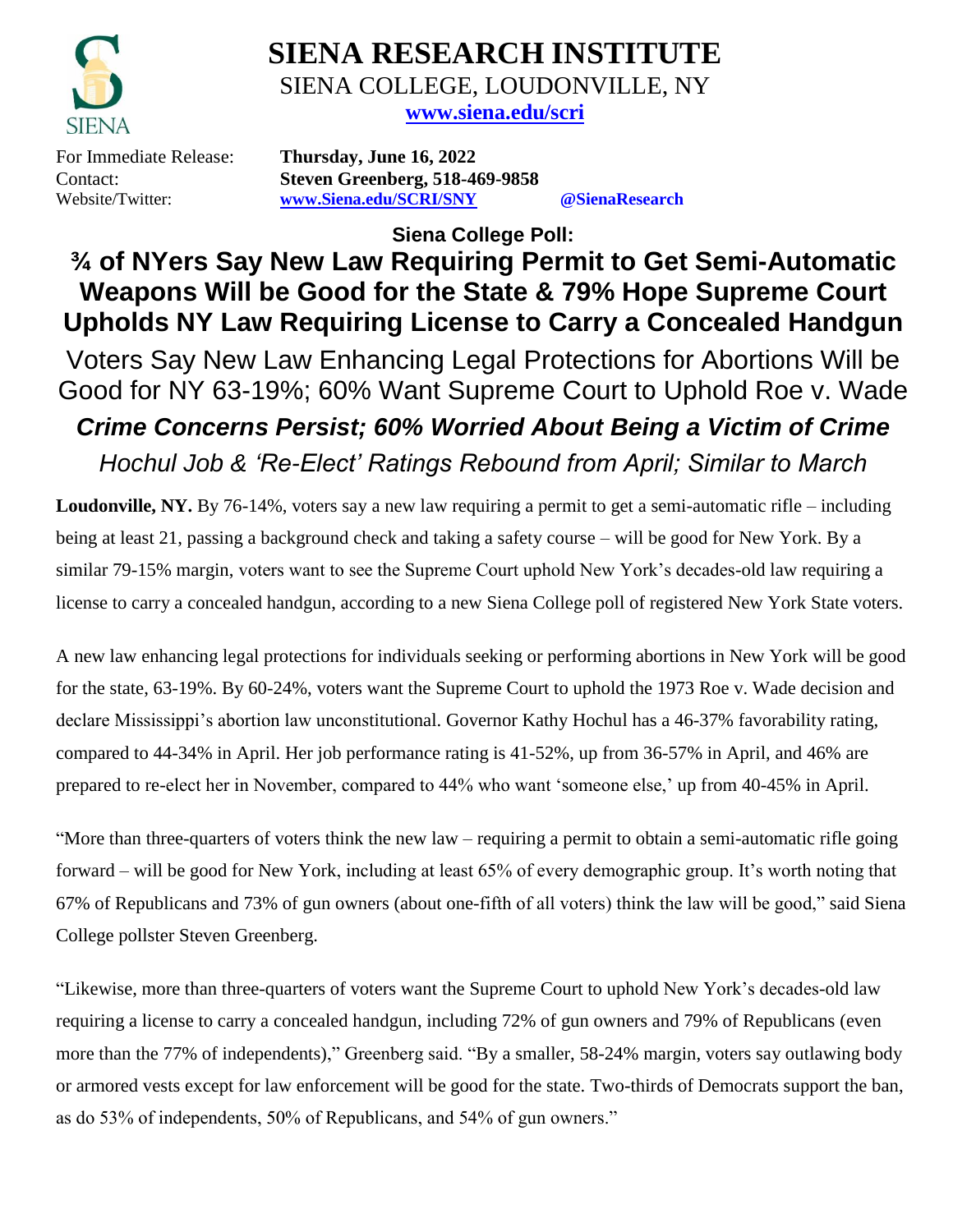### **Siena College Poll – June 16, 2022 – Page 2**

"Four years ago, marking the fifth anniversary of New York's Safe Act – at the time, one of the strictest gun control measures in the nation – voters supported the Safe Act by a wide 61-28% margin. Now, support for needing both a permit for acquiring a semi-automatic weapon and a license for carrying a concealed weapon is even higher – across the ideological spectrum," Greenberg said.

### **New Yorkers Strongly Support Enhanced Abortion Protections & Strongly Want SCOTUS to Keep Roe**

"Sixty-three percent of voters say the recently passed law enhancing legal protections for those seeking or performing abortions in New York will be good for the state, including a majority of voters from every region, gender, religion, and age group, as well as Democrats and independents. A 44-34% plurality of Republicans also think it will be good for New York," Greenberg said.

"Similarly, 60% of New Yorkers want the Supreme Court to uphold Roe v. Wade and throw out the Mississippi law in question, while only 24% want Roe overturned," Greenberg said. "Nearly three-quarters of Democrats and a strong majority of independents want Roe upheld, while Republicans are closely divided, 41-39%, leaning toward supporting Roe. There is only a small gender gap, with 56% of men and 64% of women supporting Roe."

| Will New Laws Be Good or Bad for New York?                                                                                                                                                                                                 |                                    |                      |            |            |                      |  |  |
|--------------------------------------------------------------------------------------------------------------------------------------------------------------------------------------------------------------------------------------------|------------------------------------|----------------------|------------|------------|----------------------|--|--|
| Earlier this month, the Legislature finished its 2022 session and I want to ask your opinion about a few proposals that passed<br>both houses of the Legislature. For each, tell me whether such a bill will be good for NY or bad for NY. |                                    |                      |            |            |                      |  |  |
| <b>Proposal</b>                                                                                                                                                                                                                            | Good/<br><b>Bad</b>                | All<br><b>Voters</b> | Dem        | <b>Rep</b> | Ind/<br><b>Other</b> |  |  |
| Requiring permit to acquire semiautomatic rifle: being 21, passing background<br>check, taking safety course. Won't affect current semiautomatic rifle owners.                                                                             |                                    | 76%                  | 83%        | 67%        | 73%                  |  |  |
|                                                                                                                                                                                                                                            |                                    | 14%                  | 11%        | 17%        | 14%                  |  |  |
| Outlawing body vests - also known as armored vests - except for law<br>enforcement and first responders.                                                                                                                                   |                                    | 58%                  | 65%        | 50%        | 53%                  |  |  |
|                                                                                                                                                                                                                                            |                                    | 24%                  | 17%        | 32%        | 32%                  |  |  |
| Enhancing the legal protections for individuals seeking or performing                                                                                                                                                                      |                                    | 63%                  | <b>77%</b> | 44%        | 52%                  |  |  |
| abortions in New York State.                                                                                                                                                                                                               | <b>Bad</b>                         | 19%                  | 11%        | 34%        | 23%                  |  |  |
| Prohibiting insurance companies from imposing co-payments for                                                                                                                                                                              | Good                               | 51%                  | 61%        | 42%        | 42%                  |  |  |
| treatment at an opioid treatment program.                                                                                                                                                                                                  | Bad                                | 27%                  | 19%        | 34%        | 34%                  |  |  |
| Prohibiting for 2 years reactivation of old fossil fuel power plants to                                                                                                                                                                    | Good                               | 36%                  | 46%        | 18%        | 34%                  |  |  |
| mine cryptocurrency, an energy intensive process.                                                                                                                                                                                          | <b>Bad</b>                         | 31%                  | 23%        | 50%        | 30%                  |  |  |
|                                                                                                                                                                                                                                            | Siena College Poll - June 16, 2022 |                      |            |            |                      |  |  |

**Voters' Concerns About Crime Persist; 60% Concerned About Being Crime Victim, ¼ Very Concerned** Ninety-two percent say crime is a serious problem across the state  $-63\%$  say very serious problem – up slightly from 91% and 60% in February. Closer to home, 65% say crime in their community is a serious problem – 27% very serious – from 63% and 27% in February. Six in ten say they are concerned they could be a victim of crime – 26% very concerned, up slightly from 57% and 22% in February.

"Crime continues to be an overriding issue for New Yorkers. At least 90% of voters from every party, region and race say crime is a serious problem in the state, with at least 57% saying it's a very serious problem, including 79% of Black voters who say it's a very serious problem," Greenberg said.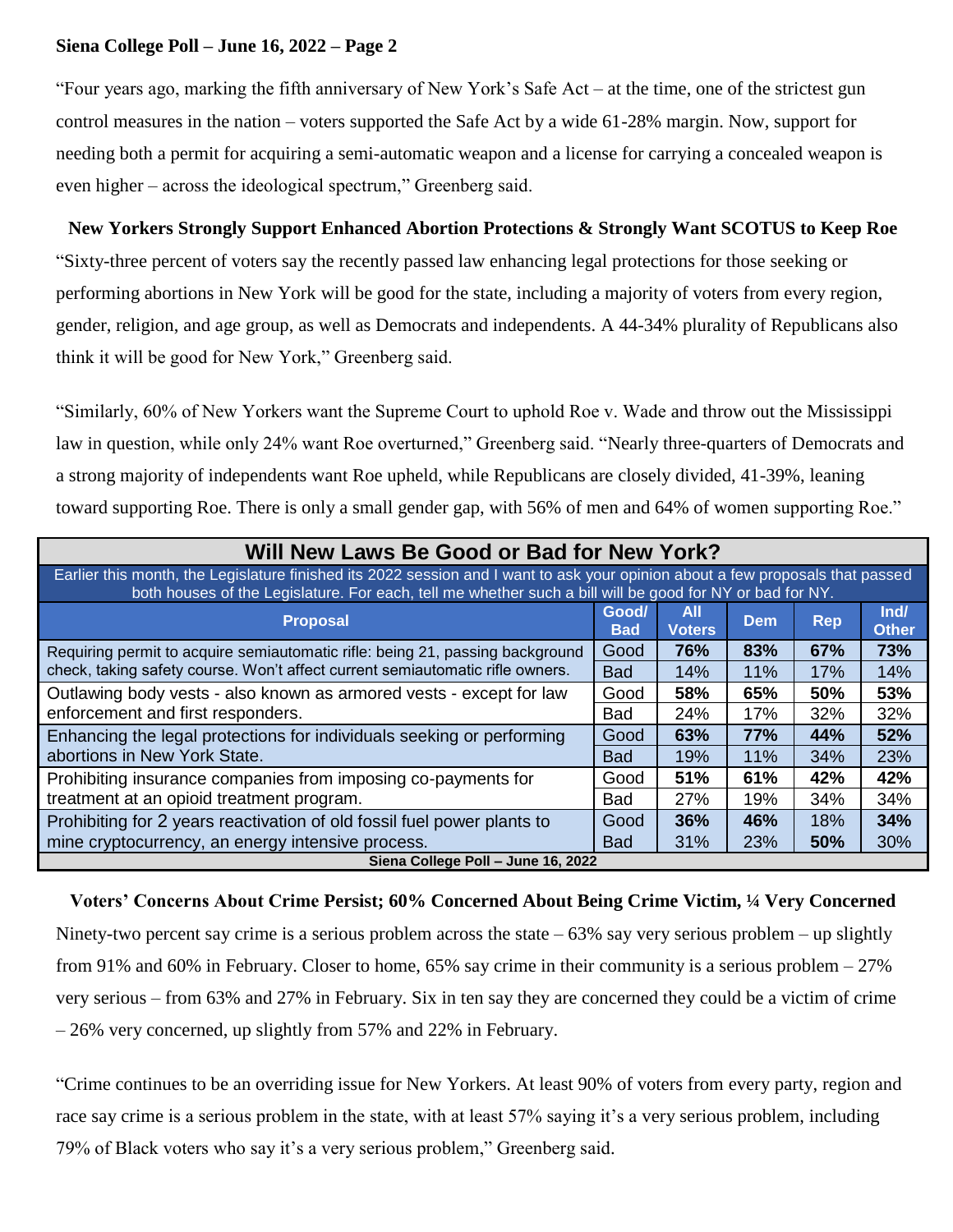### **Siena College Poll – June 16, 2022 – Page 3**

"About two-thirds of New Yorkers think crime in their community is a serious problem, including 78% of New York City voters – 40% very serious – 61% of upstaters and 51% of downstate suburbanites," Greenberg said.

"New Yorkers said crime was a problem in February and they continue to see it a major problem in June. A majority of voters of every region, party, race, and gender say they are concerned they could be victims of crime," Greenberg said. "Nearly three-quarters of Black and New York City voters are concerned about being a victim."

### **Hochul Job Performance & Re-elect Ratings Bounce Up from April Dip; Comparable to March**

"While Hochul's favorability rating has remained largely consistent throughout the year – between 44% and 46% of voters have viewed her favorably every month – her job performance and re-elect ratings both dipped in April and have both bounced back this month to about where they were in March," Greenberg said.

"Hochul is strong with Democrats: 65% view her favorably, 60% give her a positive job performance rating, and 70% are prepared to elect her to a full term in November if she's the Democratic nominee for governor," Greenberg said. "However, 70% of Republicans view her unfavorably, 81% give her a negative job rating and 81% would prefer to vote for 'someone else' in November. Independents look a lot more like Republicans than Democrats when it comes to their views on Hochul, with 64% giving her a negative job rating, and 59% wanting someone else to vote for in November."

### **Odds & Ends**

- $\triangleright$  Voters are mixed on a proposed law prohibiting for two years the reactivation of old fossil fuel power plants to mine cryptocurrency, with 36% saying the law will be good for New York, 31% saying it will be bad for the state, and about one-third having no opinion or volunteering that it will have a mixed impact.
- ➢ New Yorkers say a law to prohibit insurance companies from imposing co-payments for treatment at an opioid treatment program will be good for the state, 51-27%. A strong majority of Democrats support that position as do pluralities of Republicans and independents.
- $\triangleright$  While 19% of voters say that the recent state gas tax suspension has had a noticeable impact on what they're paying for gas, 55% said it hasn't had a noticeable impact but they're glad the state suspended the tax, and 15% said it's had no impact and they wish the state hadn't suspended the gas tax.
- $\triangleright$  President Joe Biden's favorability rating ticked down to 49-46%, from 51-45% last month. His job performance rating, continued to slide and is now negative 35-65%, down from 36-62% last month, its lowest level since he's been president.
- $\triangleright$  By a 51-37% margin, voters say New York state is headed in the wrong direction, rather than on the right track, virtually unchanged from 52-36% in April. New Yorkers' views on the direction of the country is far worse and took a major hit this month. Now, New Yorkers think the country is headed in the wrong direction 68-25%, worsening from 57-34% in April.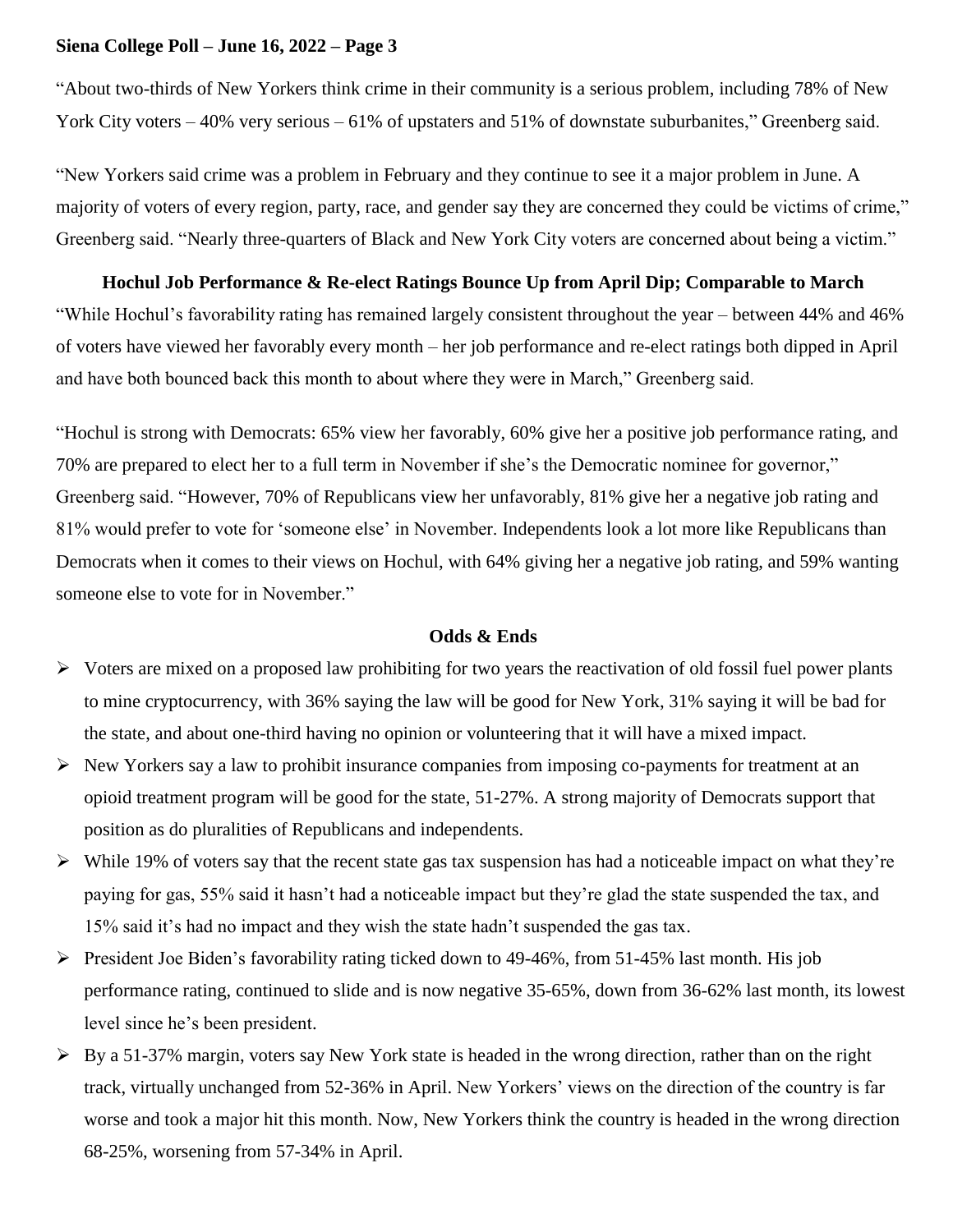### **Siena College Poll – June 16, 2022 – Page 4**

 $\triangleright$  With Democratic and Republican gubernatorial primaries in less than two weeks, most of the candidates – excepting Hochul (and Andrew Giuliani, based on his last name) – remain largely unknown to a wide swath of voters, even voters in their own party:

| $\circ$ Kathy Hochul: | 46-37% favorability rating with all voters (44-34% in April), and 65-19% |
|-----------------------|--------------------------------------------------------------------------|
|                       | with Democrats $(60-16\%$ in March)                                      |

- $\circ$  Jumaane Williams: 24-19% overall (24-20%), 40-12% with Democrats (38-14%)
- o Tom Suozzi: 20-21% overall (21-18%), 23-22% with Democrats (26-16%)
- o Andrew Giuliani: 27-46% overall (26-48%), 50-28% with Republicans (38-31%)
- $\circ$  Lee Zeldin: 21-22% overall (22-19%), 36-21% with Republicans (36-14%)
- $\circ$  Rob Astorino: 18-17% overall (18-20%), 32-12% with Republicans (23-16%)
- $\circ$  Harry Wilson: 14-11% overall (12-11%), 18-12% with Republicans (13-12%)

#### # # #

**This Siena College Poll was conducted June 7-9 and 13, 2022, among 802 New York State registered voters with 502 voters contacted through a dual frame (landline and cell phone) mode and 300 responses drawn from a proprietary online panel (Lucid) of New Yorkers. Telephone calls were conducted in English and respondent sampling was initiated by asking for the youngest person in the household. Telephone sampling was conducted via a stratified dual frame probability sample of landline (ASDE) and cell phone (Dynata) telephone numbers within New York State weighted to reflect known population patterns. Data from both collection modes (phone and web) was merged and statistically adjusted by age, party by region, race/ethnicity, education, and gender to ensure representativeness. It has an overall margin of error of**  $\pm 3.9$  **percentage points including the design effects resulting from weighting. The Siena College Research Institute, directed by Donald Levy, Ph.D., conducts political, economic, social, and cultural research primarily in NYS. SCRI, an independent, non-partisan research institute, subscribes to the American Association of Public Opinion Research Code of Professional Ethics and Practices. For more information, call Steve Greenberg at (518) 469-9858. For survey crosstabs:** [www.Siena.edu/SCRI/SNY](http://www.siena.edu/SCRI/SNY)**.**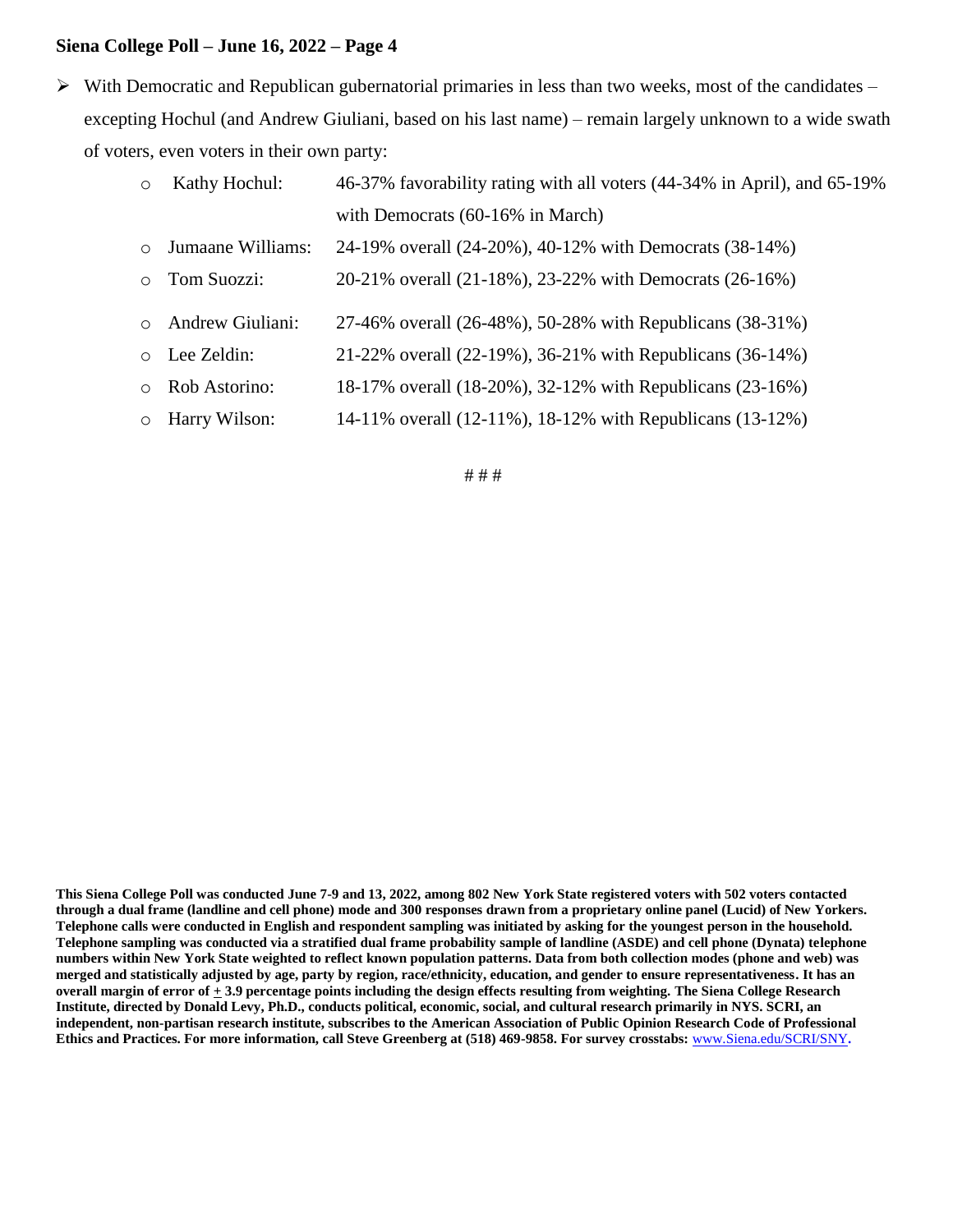

## **SIENA RESEARCH INSTITUTE**

SIENA COLLEGE, LOUDONVILLE, NY

**[www.siena.edu/scri](http://www.siena.edu/scri)**

### **Siena College Poll Trends – June 2022**

**Q. 1** Is New York State on the right track, or is it headed in the wrong direction?

| <b>DATE</b>         | <b>RIGHT TRACK</b> | <b>WRONG DIRECTION</b> | <b>DON'T KNOW/NO OPINION</b> |
|---------------------|--------------------|------------------------|------------------------------|
| June 2022           | 37                 | 51                     | 12                           |
| April 2022          | 36                 | 52                     | 12                           |
| March 2022          | 40                 | 49                     | 11                           |
| February 2022       | 41                 | 45                     | 14                           |
| January 2022        | 41                 | 43                     | 16                           |
| December 2021       | 41                 | 45                     | 15                           |
| October 2021        | 44                 | 43                     | 13                           |
| September 2021      | 48                 | 37                     | 16                           |
| June 2021           | 48                 | 38                     | 13                           |
| <b>HIGHEST EVER</b> | 65(4/20)           | 76 (10/31/10)          | 30(1/07)                     |
| <b>LOWEST EVER</b>  | 14(10/10)          | 26(1/07)               | 7(4/20, 2/17, 5/13)          |

**Q. 2** How would you describe the fiscal condition of New York State right now? Would you describe it as excellent, good, fair, or poor?

| <b>DATE</b>         | <b>EXCELLENT</b> | GOOD                      | <b>FAIR</b>                      | <b>POOR</b> | DON'T KNOW/NO OPINION |
|---------------------|------------------|---------------------------|----------------------------------|-------------|-----------------------|
| June 2022           |                  | 19                        | 34                               |             |                       |
| March 2022          |                  | 21                        | 32                               | 36          |                       |
| February 2022       |                  | 19                        | 35                               | 35          |                       |
| September 2021      |                  |                           | 35                               | 32          |                       |
| <b>HIGHEST EVER</b> |                  | $7(2/22, 9/21)$ 29 (7/14) | 49 (8/12)                        | 67(3/22/10) | 7(1/19)               |
| <b>LOWEST EVER</b>  | $0$ (many)       |                           | $6$ (3/22/10, etc.) 25 (3/22/10) | 21(12/16)   | 0(4/11, etc.)         |

**Q. 3** Is the United States on the right track, or is it headed in the wrong direction?

| <b>DATE</b>         | <b>RIGHT TRACK</b> | <b>WRONG DIRECTION</b> | <b>DON'T KNOW/NO OPINION</b> |
|---------------------|--------------------|------------------------|------------------------------|
| June 2022           | 25                 | 68                     | 8                            |
| April 2022          | 34                 | 57                     | 10                           |
| March 2022          | 36                 | 57                     | 8                            |
| February 2022       | 34                 | 57                     |                              |
| January 2022        | 31                 | 57                     | 12                           |
| December 2021       | 34                 | 56                     | 10                           |
| October 2021        | 35                 | 54                     | 12                           |
| September 2021      | 40                 | 48                     | 12                           |
| June 2021           | 45                 | 44                     |                              |
| <b>HIGHEST EVER</b> | 62(5/09)           | 74 (10/13, 8/11)       | 17 (9/08)                    |
| <b>LOWEST EVER</b>  | 19 (10/13, 10/08)  | 24 (12/09)             | 5(1/13)                      |

**Q. 4** Do you have a favorable or unfavorable opinion about Joe Biden?

| <b>DATE</b>         | <b>FAVORABLE</b> | <b>UNFAVORABLE</b> | <b>DON'T KNOW/NO OPINION</b> |
|---------------------|------------------|--------------------|------------------------------|
| June $2022$         | 49               | 46                 |                              |
| April 2022          | 51               | 45                 |                              |
| March 2022          | 50               | 46                 |                              |
| February 2022       | 48               | 48                 |                              |
| January 2022        | 52               | 42                 | 6                            |
| December 2021       | 52               | 44                 |                              |
| October 2021        | 51               | 44                 |                              |
| September 2021      | 57               | 37                 | h                            |
| June 2021           | 63               | 34                 |                              |
| <b>HIGHEST EVER</b> | 65(2/21)         | 48 (2/22)          | 28 (9/08)                    |
| <b>LOWEST EVER</b>  | 45(2/20)         | 26 (9/08)          | 3(2/21)                      |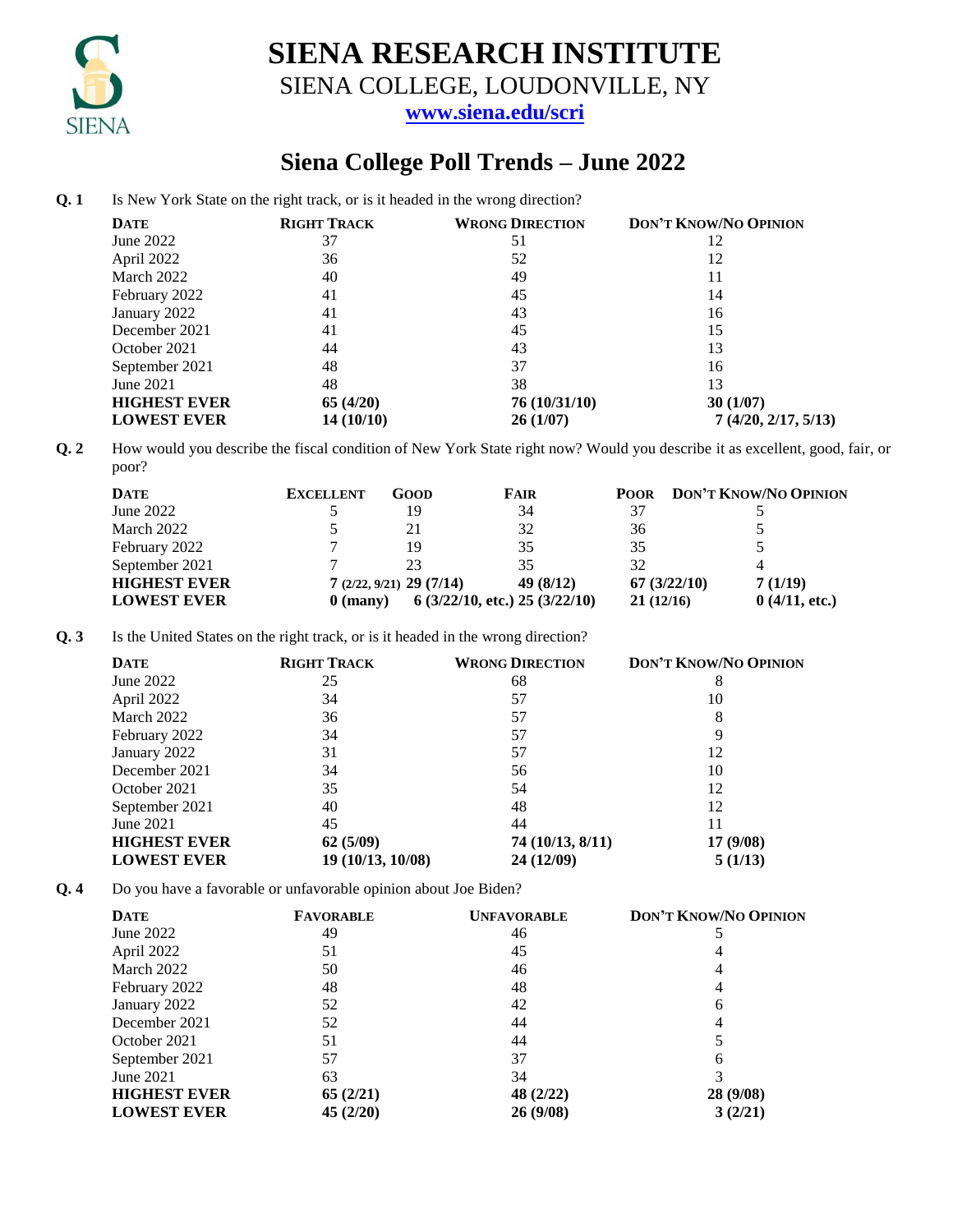## **Siena College Poll Trends – June 2022 – Page 2**

**Q. 5** Do you have a favorable or unfavorable opinion about Kathy Hochul?

| <b>DATE</b>         | <b>FAVORABLE</b> | <b>UNFAVORABLE</b> | <b>DON'T KNOW/NO OPINION</b> |
|---------------------|------------------|--------------------|------------------------------|
| June 2022           | 46               | 37                 |                              |
| April 2022          | 44               | 34                 | 22                           |
| March 2022          | 45               | 35                 | 20                           |
| February 2022       | 46               | 32                 | 22                           |
| January 2022        | 45               | 29                 | 25                           |
| December 2021       | 42               | 28                 | 30                           |
| October 2021        | 42               | 26                 | 32                           |
| September 2021      | 42               | 17                 | 41                           |
| <b>HIGHEST EVER</b> | 46 (6/22, 2/22)  | 37(6/22)           | 69(4/21)                     |
| <b>LOWEST EVER</b>  | 18 (4/21)        | 13(4/21)           | 17(6/22)                     |

**Q. 6** Do you have a favorable or unfavorable opinion about Donald Trump?

| <b>DATE</b>         | <b>FAVORABLE</b> | <b>UNFAVORABLE</b> | <b>DON'T KNOW/NO OPINION</b> |
|---------------------|------------------|--------------------|------------------------------|
| June 2022           | 33               | 63                 |                              |
| April 2022          | 34               | 61                 | O                            |
| March 2022          | 34               | 61                 |                              |
| February 2022       | 35               | 59                 | 6                            |
| January 2022        | 33               | 61                 | 6                            |
| December 2021       | 36               | 58                 | h                            |
| October 2021        | 37               | 59                 |                              |
| September 2021      | 33               | 61                 |                              |
| <b>HIGHEST EVER</b> | 41(12/16)        | 72(8/16)           | 10(10/13)                    |
| <b>LOWEST EVER</b>  | 24(8/16)         | 53(12/16)          | 2(4/20, 9/15)                |

**Q. 7** Do you have a favorable or unfavorable opinion about the New York State Assembly?

| <b>DATE</b>         | <b>FAVORABLE</b> | <b>UNFAVORABLE</b> | <b>DON'T KNOW/NO OPINION</b> |
|---------------------|------------------|--------------------|------------------------------|
| June 2022           | 37               | 38                 | 25                           |
| April 2022          | 40               | 38                 | 23                           |
| February 2022       | 40               | 37                 | 23                           |
| January 2022        | 45               | 32                 | 23                           |
| September 2021      | 45               | 30                 | 24                           |
| June 2021           | 45               | 29                 | 25                           |
| <b>HIGHEST EVER</b> | 57(4/20)         | 61(7/10)           | 28(4/21)                     |
| <b>LOWEST EVER</b>  | 25(7/10)         | 25(3/21)           | 10(5/15)                     |

**Q. 8** Do you have a favorable or unfavorable opinion about the New York State Senate?

| <b>DATE</b>         | <b>FAVORABLE</b> | <b>UNFAVORABLE</b> | <b>DON'T KNOW/NO OPINION</b> |
|---------------------|------------------|--------------------|------------------------------|
| June 2022           | 41               | 40                 | 19                           |
| April 2022          | 37               | 42                 | 21                           |
| February 2022       | 44               | 39                 |                              |
| January 2022        | 45               | 36                 | 19                           |
| September 2021      | 46               | 33                 | 21                           |
| June 2021           | 48               | 33                 | 18                           |
| <b>HIGHEST EVER</b> | 58 (4/20)        | 74 (7/09)          | 22(4/21, 3/21)               |
| <b>LOWEST EVER</b>  | 20(7/09)         | 28(3/21)           | 6(7/09)                      |

**Q. 9** Do you have a favorable or unfavorable opinion about Jumaane Williams?

| <b>DATE</b>         | <b>FAVORABLE</b> | <b>UNFAVORABLE</b> | <b>DON'T KNOW/NO OPINION</b> |
|---------------------|------------------|--------------------|------------------------------|
| June 2022           | 24               | 19                 | 57                           |
| April 2022          | 24               | 20                 | 56                           |
| March 2022          | 24               | 19                 | 57                           |
| February 2022       | 25               | 17                 | 59                           |
| January 2022        | 26               | 15                 | 59                           |
| December 2021       | 23               | 17                 | 59                           |
| October 2021        | 25               | 13                 | 62                           |
| <b>HIGHEST EVER</b> | 26(1/22)         | 20(4/22)           | 62(10/21)                    |
| <b>LOWEST EVER</b>  | 23(12/21)        | 13(10/21)          | 56(4/22)                     |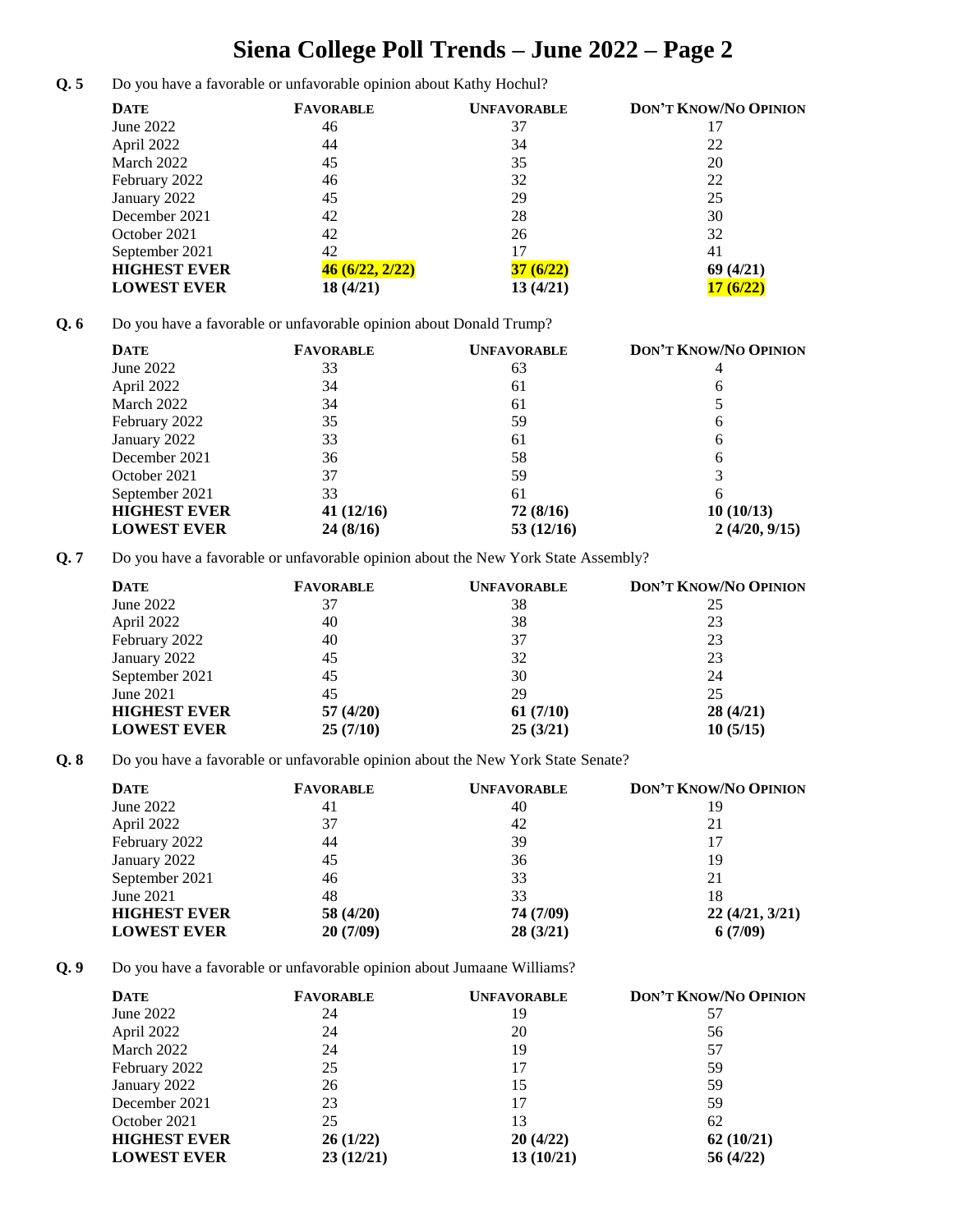## **Siena College Poll Trends – June 2022 – Page 3**

**Q. 10** Do you have a favorable or unfavorable opinion about Tom Suozzi?

|      | <b>DATE</b>         | <b>FAVORABLE</b>                                                      | <b>UNFAVORABLE</b> | DON'T KNOW/NO OPINION |
|------|---------------------|-----------------------------------------------------------------------|--------------------|-----------------------|
|      | <b>June 2022</b>    | 20                                                                    | 21                 | 59                    |
|      | April 2022          | 21                                                                    | 18                 | 61                    |
|      | March 2022          | 20                                                                    | 18                 | 62                    |
|      | February 2022       | 17                                                                    | 16                 | 66                    |
|      | January 2022        | 20                                                                    | 18                 | 62                    |
|      | December 2021       | 20                                                                    | 15                 | 65                    |
|      | April 2008          | 21                                                                    | 15                 | 64                    |
|      | <b>HIGHEST EVER</b> | 28 (8/06)                                                             | 21(6/22)           | 70 (1/06)             |
|      | <b>LOWEST EVER</b>  | 17(2/22)                                                              | 12(1/06)           | 55 (8/06)             |
| Q.11 |                     | Do you have a favorable or unfavorable opinion about Rob Astorino?    |                    |                       |
|      | <b>DATE</b>         | <b>FAVORABLE</b>                                                      | <b>UNFAVORABLE</b> | DON'T KNOW/NO OPINION |
|      | June 2022           | 18                                                                    | 17                 | 65                    |
|      | April 2022          | 18                                                                    | 20                 | 62                    |
|      | March 2022          | 21                                                                    | 18                 | 62                    |
|      | February 2022       | 18                                                                    | 14                 | 67                    |
|      | January 2022        | 19                                                                    | 17                 | 64                    |
|      | December 2021       | 16                                                                    | 15                 | 69                    |
|      | October 2021        | 17                                                                    | 16                 | 67                    |
|      | September 2021      | 17                                                                    | 15                 | 68                    |
|      | October 2014*       | 32                                                                    | 41                 | 27                    |
|      | <b>HIGHEST EVER</b> | 32(10/14)                                                             | 41 (10/14)         | 76(1/14)              |
|      | <b>LOWEST EVER</b>  | 11(2/14)                                                              | 10(1/14)           | 27(10/14)             |
| 0.12 |                     | Do you have a favorable or unfavorable opinion about Andrew Giuliani? |                    |                       |
|      | <b>DATE</b>         | <b>FAVORABLE</b>                                                      | <b>UNFAVORABLE</b> | DON'T KNOW/NO OPINION |
|      | June 2022           | 27                                                                    | 46                 | 27                    |
|      | April 2022          | 26                                                                    | 48                 | 25                    |
|      | March 2022          | 25                                                                    | 50                 | 25                    |
|      | February 2022       | 28                                                                    | 47                 | 25                    |
|      | January 2022        | 29                                                                    | 44                 | 27                    |
|      | December 2021       | 30                                                                    | 46                 | 24                    |
|      | October 2021        | 27                                                                    | 49                 | 24                    |
|      | September 2021      | 29                                                                    | 42                 | 29                    |

**Q. 13** Do you have a favorable or unfavorable opinion about Lee Zeldin?

| <b>DATE</b>         | <b>FAVORABLE</b> | <b>UNFAVORABLE</b> | <b>DON'T KNOW/NO OPINION</b> |
|---------------------|------------------|--------------------|------------------------------|
| June 2022           | 21               | 22                 | 57                           |
| April 2022          | 22               | 19                 | 59                           |
| March 2022          | 20               | 20                 | 60                           |
| February 2022       | 18               | 20                 | 62                           |
| January 2022        | 19               | 18                 | 63                           |
| December 2021       | 20               | 17                 | 63                           |
| October 2021        | 17               | 19                 | 64                           |
| September 2021      | 18               | 15                 | 67                           |
| <b>HIGHEST EVER</b> | 22(4/22)         | 22(6/22)           | 67(9/21)                     |
| <b>LOWEST EVER</b>  | 17(10/21)        | 15(9/21)           | 57 (6/22)                    |

**HIGHEST EVER 30** (12/21) **50** (3/22) **29** (9/21)<br> **LOWEST EVER 25** (3/22) **42** (9/21) **24** (12/21)

**LOWEST EVER 25 (3/22) 42 (9/21) 24 (12/21, 10/21)**

**Q. 14** Do you have a favorable or unfavorable opinion about Harry Wilson?

| <b>DATE</b>         | <b>FAVORABLE</b> | <b>UNFAVORABLE</b> | <b>DON'T KNOW/NO OPINION</b> |
|---------------------|------------------|--------------------|------------------------------|
| June 2022           | 14               |                    | 75                           |
| <b>April 2022</b>   | 12               |                    | 77                           |
| March 2022          | 13               | Q                  | 78                           |
| October 31, 2010*   | 21               | 18                 | 60                           |
| <b>HIGHEST EVER</b> | 21(10/31/10)     | 18(10/31/10)       | 89(5/10)                     |
| <b>LOWEST EVER</b>  | 6(5/10)          | 5(5/10, 4/10)      | 60(10/31/10)                 |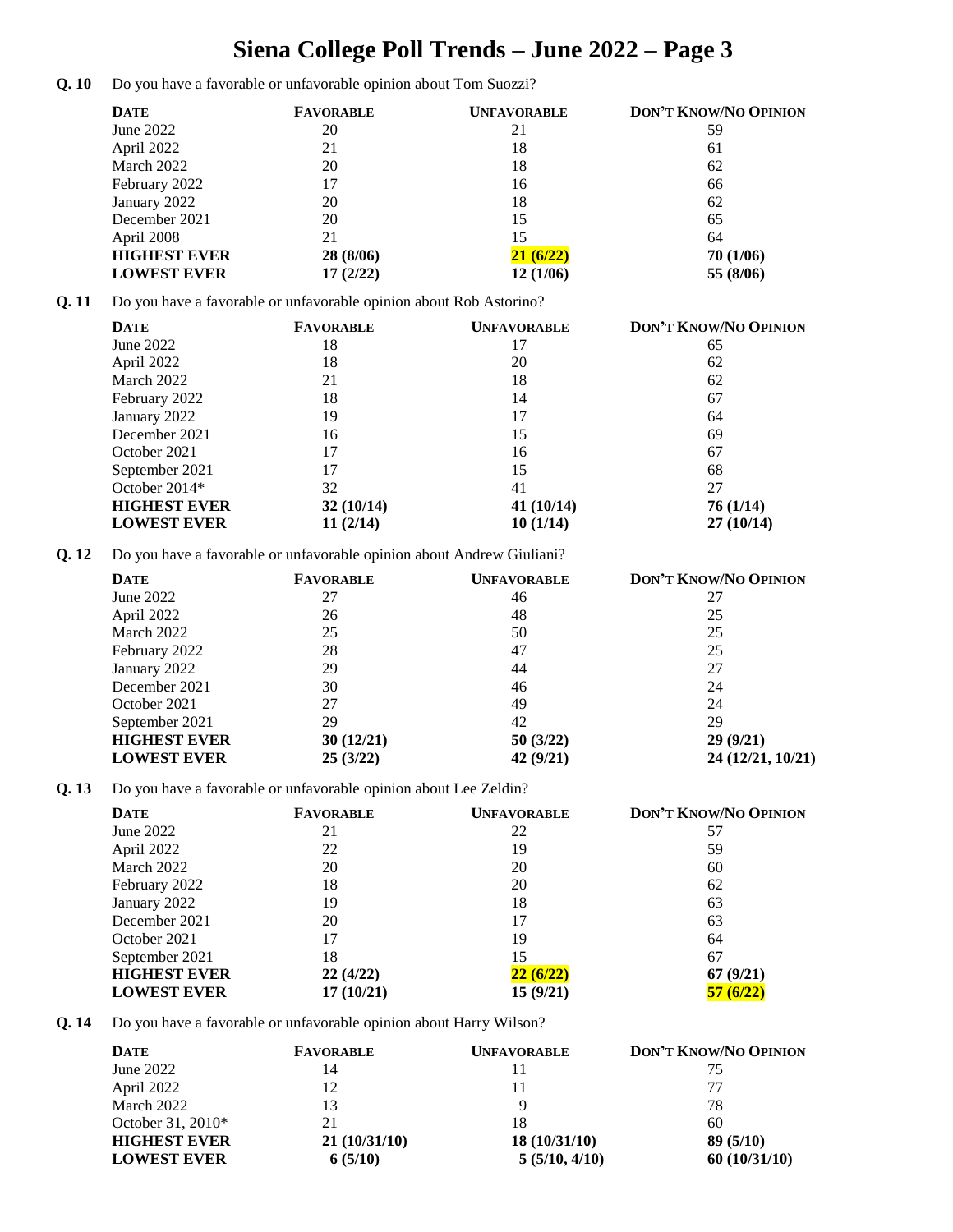## **College Poll Trends – June 2022 – Page 4**

Q. 16 Do you have a favorable or unfavorable opinion about Thomas DiNapoli?

| <b>DATE</b>         | <b>FAVORABLE</b> | <b>UNFAVORABLE</b> | <b>DON'T KNOW/NO OPINION</b> |
|---------------------|------------------|--------------------|------------------------------|
| June 2022           | 21               | 14                 |                              |
| January 2022        | 24               | 16                 | 60                           |
| September 2021      | 22               | 14                 | 64                           |
| <b>HIGHEST EVER</b> | 35(10/14)        | 36(10/31/10)       | 80(6/07)                     |
| <b>LOWEST EVER</b>  | 7(6/07, 5/07)    | 9(10/18)           | 37(10/31/10)                 |

#### **Q. 17** Do you have a favorable or unfavorable opinion about Letitia James?

| <b>DATE</b>         | <b>FAVORABLE</b> | <b>UNFAVORABLE</b> | <b>DON'T KNOW/NO OPINION</b> |
|---------------------|------------------|--------------------|------------------------------|
| June 2022           | 40               | 28                 | 32                           |
| March 2022          | 42               | 27                 | 32                           |
| February 2022       | 39               | 23                 | 38                           |
| January 2022        | 40               | 25                 | 35                           |
| December 2021       | 40               | 25                 | 35                           |
| October 2021        | 39               | 19                 | 42                           |
| September 2021      | 38               | 18                 | 45                           |
| June 2021           | 34               | 21                 | 45                           |
| <b>HIGHEST EVER</b> | 42(3/22)         | 28(6/22)           | 70(6/18)                     |
| <b>LOWEST EVER</b>  | 20(6/18)         | 10(10/18, 6/18)    | 32(6/22, 3/22)               |

**Q. 18** Do you have a favorable or unfavorable opinion about Chuck Schumer?

| <b>DATE</b>         | <b>FAVORABLE</b> | <b>UNFAVORABLE</b> | <b>DON'T KNOW/NO OPINION</b> |
|---------------------|------------------|--------------------|------------------------------|
| June $2022$         | 50               | 40                 | 10                           |
| March 2022          | 50               | 40                 | 9                            |
| February 2022       | 47               | 39                 | 14                           |
| January 2022        | 51               | 38                 | 12                           |
| December 2021       | 48               | 38                 | 14                           |
| October 2021        | 50               | 40                 | 10                           |
| September 2021      | 52               | 33                 | 15                           |
| June 2021           | 50               | 38                 | 13                           |
| <b>HIGHEST EVER</b> | 70(7/05)         | 46(2/19)           | 17(2/05)                     |
| <b>LOWEST EVER</b>  | 45(1/21, 11/20)  | 20(2/05, 11/06)    | 4(10/31/10)                  |

**Q. 19** How would you rate the job that Joe Biden is doing as President? Would you rate it as excellent, good, fair, or poor?

| <b>DATE</b>         | <b>EXCELLENT</b>  | GOOD                    | FAIR                 | <b>POOR</b> | DON'T KNOW/NO OPINION |
|---------------------|-------------------|-------------------------|----------------------|-------------|-----------------------|
| June 2022           | 12                | 23                      | 26                   | 39          |                       |
| April 2022          |                   | 25                      | 26                   | 36          |                       |
| March 2022          | 14                | 28                      | 19                   | 38          |                       |
| February 2022       | 11                | 25                      | 25                   | 38          |                       |
| January 2022        | 11                | 28                      | 26                   | 34          |                       |
| December 2021       | 16                | 23                      | 21                   | 38          |                       |
| October 2021        | 13                | 27                      | 24                   | 34          |                       |
| September 2021      | 16                | 30                      | 22                   | 30          |                       |
| June 2021           | 22                | 30                      | 20                   | 26          |                       |
| <b>HIGHEST EVER</b> | 28 (3/21)         | 31(2/21)                | 26(6/22, 4/22, 1/22) | 39(6/22)    | 6(2/21)               |
| <b>LOWEST EVER</b>  | 11 $(4/22, etc.)$ | <b>23 (6/22, 12/21)</b> | 17(5/21, 2/21)       | 21(2/21)    | 0(1/22)               |

**Q. 20** How would you rate the job that Kathy Hochul is doing as Governor? Would you rate it as excellent, good, fair, or poor?

| <b>DATE</b>         | <b>EXCELLENT</b> | GOOD                       | FAIR                       | <b>POOR</b> | <b>DON'T KNOW/NO OPINION</b> |
|---------------------|------------------|----------------------------|----------------------------|-------------|------------------------------|
| June 2022           | 12               | 29                         | 26                         | 26          |                              |
| April 2022          | 8                | 28                         | 30                         | 27          | O                            |
| March 2022          | 9                | 33                         | 30                         | 23          |                              |
| February 2022       | 11               | 33                         | 30                         | 21          |                              |
| January 2022        | 12               | 33                         | 29                         | 18          |                              |
| December 2021       | 12               | 30                         | 29                         |             | 12                           |
| October 2021        | 9                | 34                         | 26                         | 19          | 12                           |
| September 2021      |                  | 35                         | 27                         | 10          | 18                           |
| <b>HIGHEST EVER</b> |                  | $12(6/22, etc.)$ 35 (9/21) | 30(4/22, etc.)             | 27(4/22)    | 18 (9/21)                    |
| <b>LOWEST EVER</b>  | 8(4/22)          | 28 (4/22)                  | 26 (6/22, 10/21) 10 (9/21) |             | 5(3/22, 2/22)                |